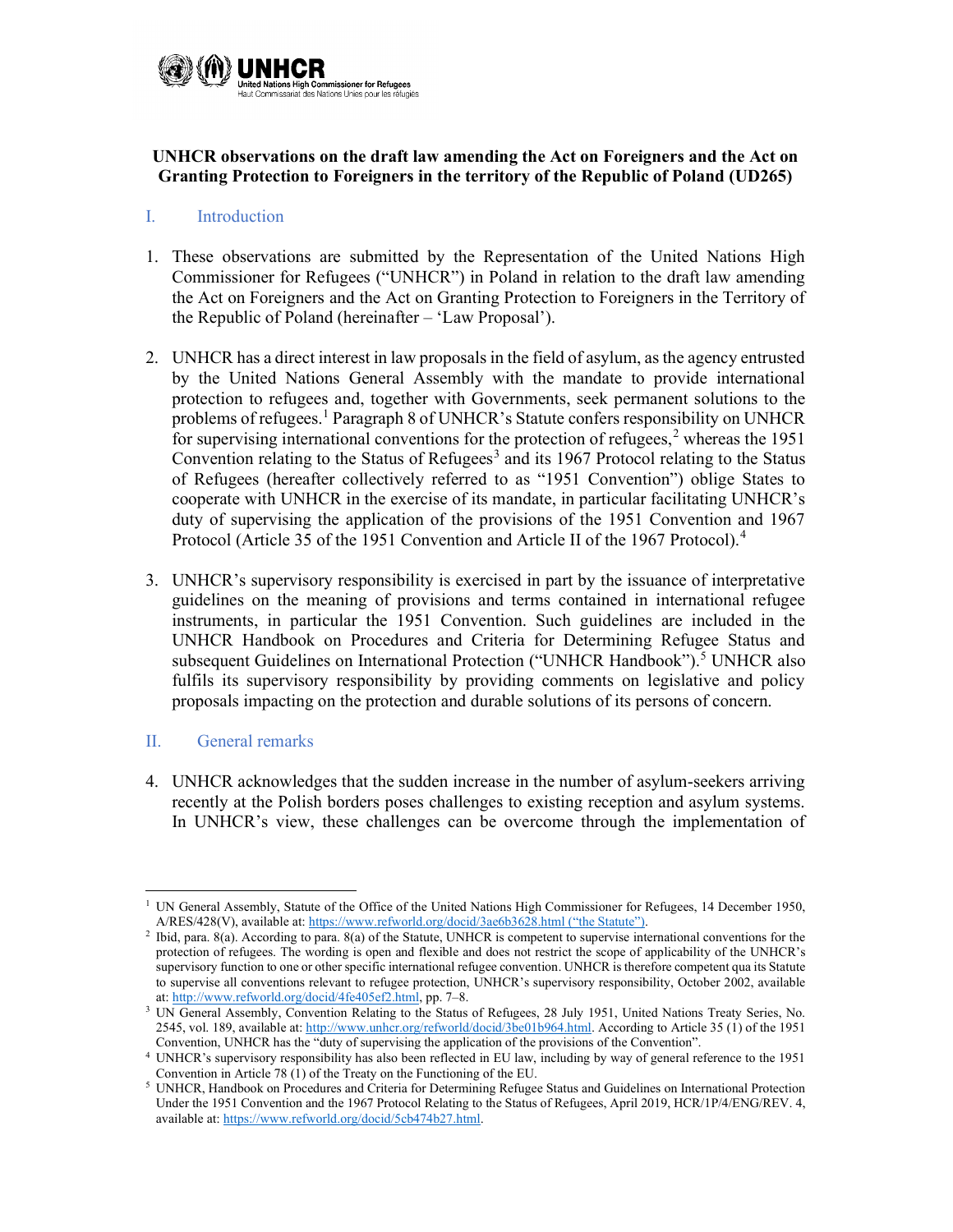

accelerated and/or simplified procedures<sup>6</sup> that maintain procedural safeguards and adhere to international and EU law, including the protection against refoulement.

- 5. UNHCR regrets that the amendments significantly restrict the possibility to seek asylum for persons intercepted in the border area, creating de facto two categories of asylum seekers and penalizing those who have crossed the border irregularly. UNHCR stresses that the right to seek and enjoy asylum does not depend on the regularity of arrival of an asylumseeker to a country, as asylum-seekers are often forced to arrive at or enter a territory without prior authorisation.
- 6. The Law Proposal introduces the possibility that asylum applications can be arbitrarily rejected by the asylum authority without examination of the individual circumstances, the consequences of the removal, and/or the availability of effective protection elsewhere. UNHCR is deeply concerned that this provision undermines the right to seek asylum as foreseen in the 1951 Convention and the EU asylum acquis.
- 7. At the heart of this draft law is the long term deprivation of access to territory and asylum procedures for persons attempting to cross the border irregularly, including the introduction of expedited return orders and prohibitions of entry for up to 3 years. UNHCR wishes to reiterate that the principle of non-refoulement, a foundational principle of international refugee protection, is central to the right to asylum. While the principle of non-refoulement does not entail a right to be granted asylum in a preferred State, in order to meet their obligations under the 1951 Convention, States are required to grant individuals seeking asylum access to their territory and to fair and efficient procedures, before taking action to effect their removal.<sup>7</sup>

# III. Specific observations

# The right to seek asylum does not discriminate based on mode of arrival

- 8. The proposed Article 33, para. 1a of the Act of 13 June 2003 on Granting Protection to Foreigners in the territory of the Republic of Poland (hereinafter - Act on Granting Protection) provides that the Head of the Office for Foreigners may disregard the application for asylum filed by a person intercepted crossing irregularly, unless the foreigner i) arrived directly from a territory in which the their life or liberty was under threat of persecution, ii) presented credible causes for the illegal entry in the territory of the Republic of Poland and iii) filed an application for granting international protection immediately upon crossing the border.
- 9. UNHCR recalls that the right to seek and enjoy asylum is a basic human right under Article  $14(1)$  of the Universal Declaration of Human Rights<sup>8</sup>, and is supported by the legal framework of the 1951 Convention to which Poland is a State Party. The right to asylum is also provided for in Article 18 of the Charter of Fundamental Rights of the European

<sup>6</sup> UNHCR, UNHCR Discussion Paper Fair and Fast - Accelerated and Simplified Procedures in the European Union, 25 July 2018, ahttps://www.refworld.org/docid/5b589eef4.htm

<sup>7</sup> UNHCR, UNHCR Observations on the New Plan for Immigration policy statement of the Government of the United Kingdom, May 2021, 60950ed64.pdf (unhcr.org)

<sup>8</sup> UNGA, Universal Declaration of Human Rights, ('UDHR') 10 December 1948, 217 A (III), http://www.refworld.org/docid/3ae6b3712c.html.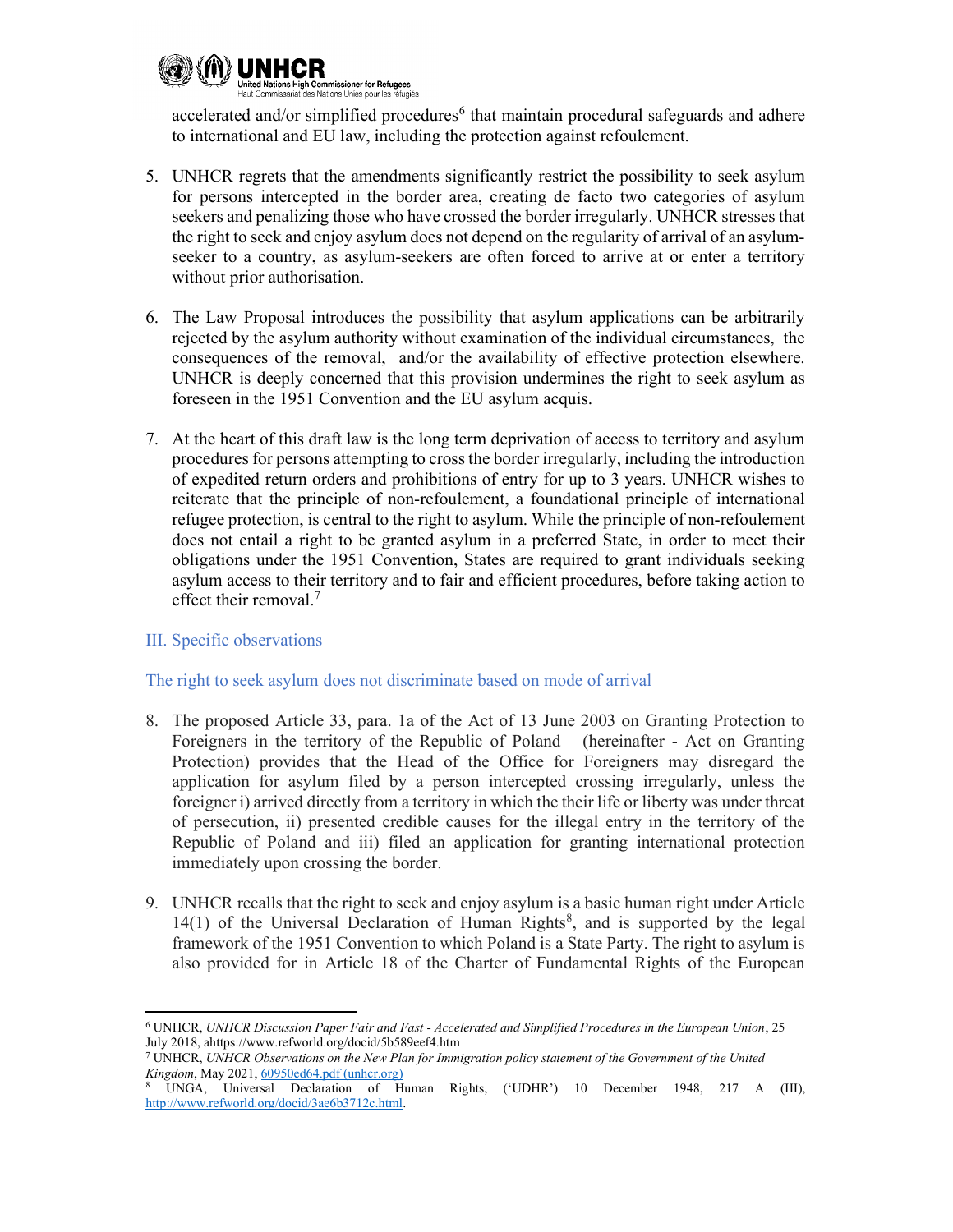

Union<sup>9</sup>. UNHCR recognizes that States have the legitimate right to control their borders, in a manner which is consistent with their obligations under international law, including the principle of non-refoulement and respect for the right to seek and enjoy asylum. This is further supported by international and European jurisprudence.<sup>10</sup>

10. Article 31 of the 1951 Convention recognizes that in exercising the right to seek asylum, refugees are often compelled to arrive, enter or stay in a territory without authorization or documents, or with documentation which is insufficient, false or obtained by fraudulent means.<sup>11</sup> Travelling without fulfilling relevant travel and immigration requirements, including for example, visa requirements or registration procedures for legally exiting one country and entering another, is often an unavoidable reality for refugees who seek to invoke the international protection afforded to them under the 1951 Convention.<sup>12</sup>

The Draft Law relies on a misapplication of article 31 of the Geneva Convention

- 11. Article 31(1) of the 1951 Geneva Convention prohibits the imposition of penalties on refugees who have come directly from territories where their life or freedom is threatened, present themselves without delay to authorities and show good cause for their unauthorized entry or presence. These penalties are never to be interpreted in a manner that entails a deprivation of the right to seek and enjoy asylum or the protection against refoulement as foreseen in the 1951 Convention.
- 12. The requirements set forth for asylum seekers and refugees to benefit from the protection under article 31 (1) are to be interpreted cautiously. In UNHCR's view the term "directly" should be interpreted broadly and not necessarily in a literal – geographical or temporal – sense. Refugees are not required to have come to the current host country without crossing

<sup>&</sup>lt;sup>9</sup> European Union, Charter of Fundamental Rights of the European Union, 26 October 2012, 2012/C 326/02, Art. 18, which provides that '[t]he right to asylum shall be guaranteed with due respect for the rules of the Geneva Convention of 28 July 1951 and the Protocol of 31 January 1967 relating to the status of refugees, available at: http://www.refworld.org/docid/3ae6b3b70.html.

<sup>&</sup>lt;sup>10</sup>European Court of Human Rights, Grand Chamber judgment N.D. and N.T. v. Spain, 13 February 2020, available at: http://hudoc.echr.coe.int/eng-press?i=003-6638738-8816756, paras. 168-171. See also UNHCR, Submission by the Office of the United Nations High Commissioner for Refugees in the cases of N.D. and N.T. v. Spain (Appl. Nos 8675/15 and 8697/15) before the European Court of Human Rights, 15 November 2015, 8675/15 and 8697/15, available at: https://www.refworld.org/docid/59d3a81f4.html

<sup>&</sup>lt;sup>11</sup> EXCOM Conclusion No. 58 (XL) 1989, para. (a). UN Ad Hoc Committee on Refugees and Stateless Persons, Comité spécial pour les réfugiés et les apatrides, Deuxième session, Project de rapport du Comité spécial de l'apatridie et des problèmes connexes, Lake Success, New York, 16 janvier au février 1950, 15 February 1950, E/AC.32/L.38, comment to paragraph 1 of then-draft Article 26, http://www.refworld.org/docid/3ae68c264.html: 'Le réfugié dont le départ du pays d'origine est généralement une évasion, est rarement en état de se conformer aux conditions requises pour pénétrer régulièrement (possession d'un passeport national et d'un visa national) dans le pays de refuge. Il serait conforme à la notion d'asile de ne pas imposer de sanctions pénales au réfugié qui, fuyant les persécutions, traverse clandestinement la frontière, mais se présente aussitôt que possible aux autorités du pays d'asile, et est reconnu comme réfugié de bonne foi'. R v. Asfaw, [2008] UKHL 31, United Kingdom: House of Lords (Judicial Committee), 21 May 2008, para. 9, Kingdom: House of Lords (Judicial Committee), 21 May 2008, para. 9, http://www.refworld.org/cases,GBR\_HL,4835401f2.html. Mahamad Arwah Abdi and Another v Minister of Home Affairs and others, Case No: 734/2010, South Africa: Supreme Court of Appeal, 15 February 2011, para. 22, http://www.refworld.org/cases,SASCA,50239bb62.html.

<sup>&</sup>lt;sup>12</sup> UN Ad Hoc Committee on Refugees and Stateless Persons, Ad Hoc Committee on Statelessness and Related Problems, Status of Refugees and Stateless Persons - Memorandum by the Secretary-General, 3 January 1950, E/AC.32/2, comment to paragraph 2 of then-draft Article 24, http://www.refworld.org/docid/3ae68c280.html, stating: "[a] refugee whose departure from his country of origin is usually a flight, is rarely in a position to comply with the requirements for legal entry (possession of national passport and visa) into the country of refuge. It would be in keeping with the notion of asylum to exempt from penalties a refugee, escaping from persecution, who after crossing the frontier clandestinely, presents himself as soon as possible to the authorities of the country of asylum." UNHCR, Beyond Proof, Credibility Assessment in EU Asylum Systems: Full Report, May 2013, p. 213, https://www.refworld.org/docid/519b1fb54.html.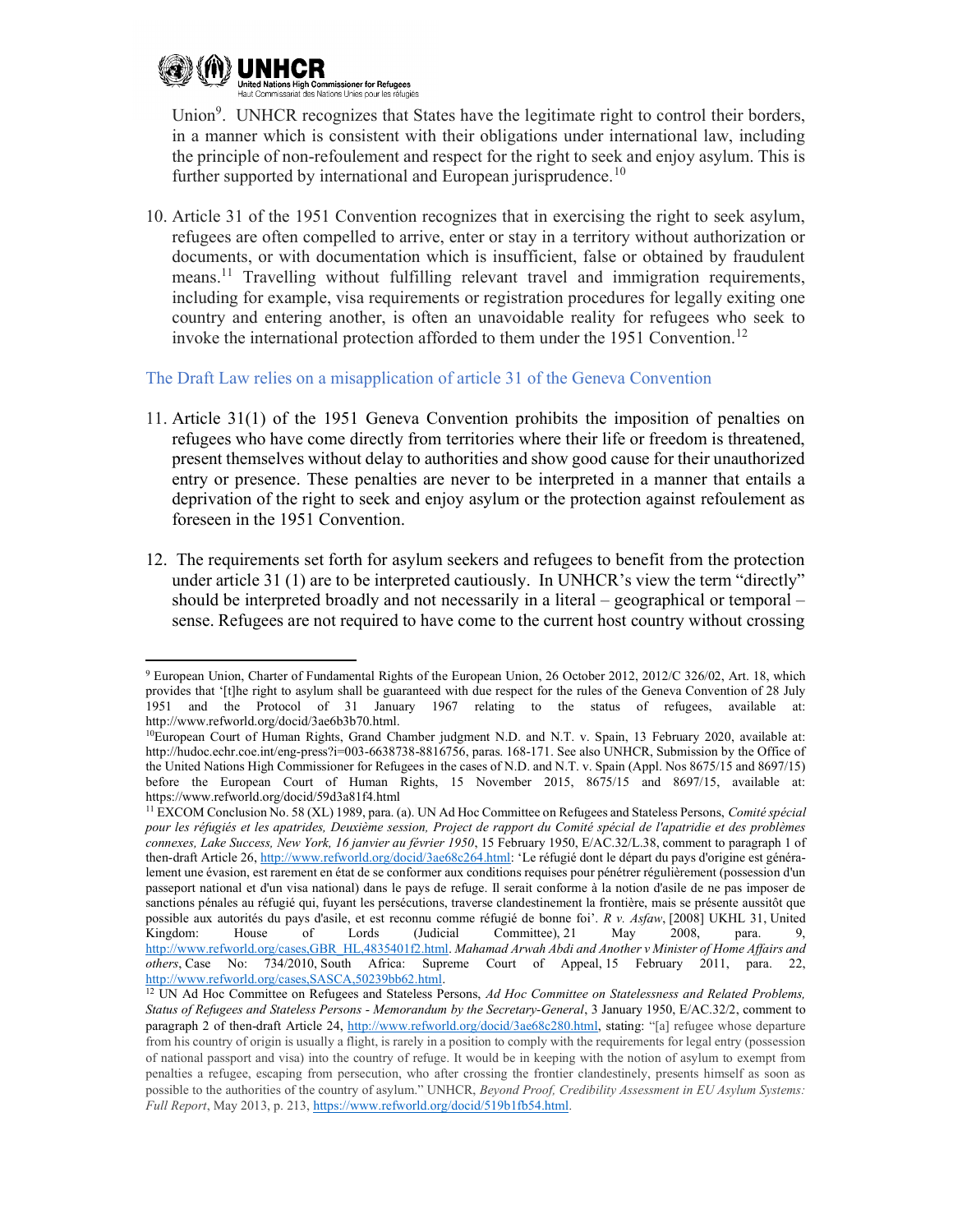

through, stopping or staying in other countries, after leaving the country where their life or freedom was threatened.<sup>13</sup>

- 13. The term "without delay" must not be read as a strict temporal requirement. Applying "without delay" is a matter of fact and degree, depending on the circumstances of the case, including the time and mode of arrival, the availability of information in a language the refugee understands, and an understanding of where and to which authority they are to report to. Refugees may first gain entry into the state, including without authorization, before approaching authorities to claim international protection.
- 14. Likewise, the term "good cause" may be satisfied when a person is circumventing border control requirements and physical barriers at frontiers for fear of being rejected or pushed back at the border; is unable to physically enter at an established port of entry; lacks information or knowledge on relevant procedures for claiming asylum on entry; is acting under instruction of a third party, such as a smuggler or trafficker; or is traumatized.<sup>14</sup>
- 15. In view of the above, UNHCR considers that the procedure introduced by the Draft Law is not consistent with the right to seek asylum in Poland, including at its borders, and exposes asylum-seekers to a risk of refoulement, contrary to international refugee, human rights and EU law. UNHCR recommends that Poland establishes a more streamlined asylum processing at the border areas. These include proposals for the (a) frontloading of the asylum system by improving registration and screening; (b) enhancing triaging with a view to referring applications to simplified and accelerated procedures, depending on profile and background; and (c) return of those finally determined not to have any international protection needs.

### States are required to grant asylum seekers access to their territory and procedures

- 16. According to the proposed amendment introduced by Art. 303, persons apprehended crossing the border irregularly will be prevented from entry into Polish territory and issued a return order with a prohibition of entry from 6 months to 3 years. This order can be appealed but has immediate effect.
- 17. While the principle of non-refoulement does not entail a right to be granted asylum in a preferred State, in order to meet their obligations under the 1951 Convention, States are

<sup>&</sup>lt;sup>13</sup> R v. Uxbridge Magistrates Court and Another, Ex parte Adimi, [1999] EWHC Admin 765; [2001] Q.B. 667, United Kingdom: High Court (England and Wales), 29 July 1999, para. 18, Kingdom: High Court (England and Wales), 29 July 1999, para. 18, https://www.refworld.org/cases,GBR\_HC\_QB,3ae6b6b41c.html. R v. Asfaw, [2008] UKHL 31, United Kingdom: House of Lords (Judicial Committee), 21 May 2008, para. 15, https://www.refworld.org/cases,GBR\_HL,4835401f2.html. Decision KKO:2013:21, Finland: Supreme Court, 5 April 2013, https://www.refworld.org/cases,FIN\_SC,557ac4ce4.html. Summary Conclusions 2003, note 11 above, para. 10(b). See also, Summary Conclusions on the Concept of "Effective Protection" in the Context of Secondary Movements of Refugees and Asylum-Seekers (Lisbon Expert Roundtable, 9-10 December 2002), February 2003, para. 11, http://www.refworld.org/docid/3fe9981e4.html, and Goodwin-Gill Article 31, note 16 above, pp. 192 and 217–218,referring, inter alia, to the drafting history of the 1951 Convention, where it was mentioned that transits or stays in intermediary countries may be necessary, see remarks of the UN High Commissioner for Refugees, Van Heuven Goedhart, UN Conference of Plenipotentiaries on the Status of Refugees and Stateless Persons, Conference of Plenipotentiaries on the Status of Refugees and Stateless Persons: Summary Record of the Fourteenth Meeting, 22 November 1951, A/CONF.2/SR.14, https://www.refworld.org/docid/3ae68cdb0.html.

<sup>&</sup>lt;sup>14</sup> G S Goodwin-Gill, Article 31 of the 1951 Convention Relating to the Status of Refugees: Non-Penalization, Detention, and Protection, June 2003, p. 217, www.refworld.org/docid/470a33b10.html.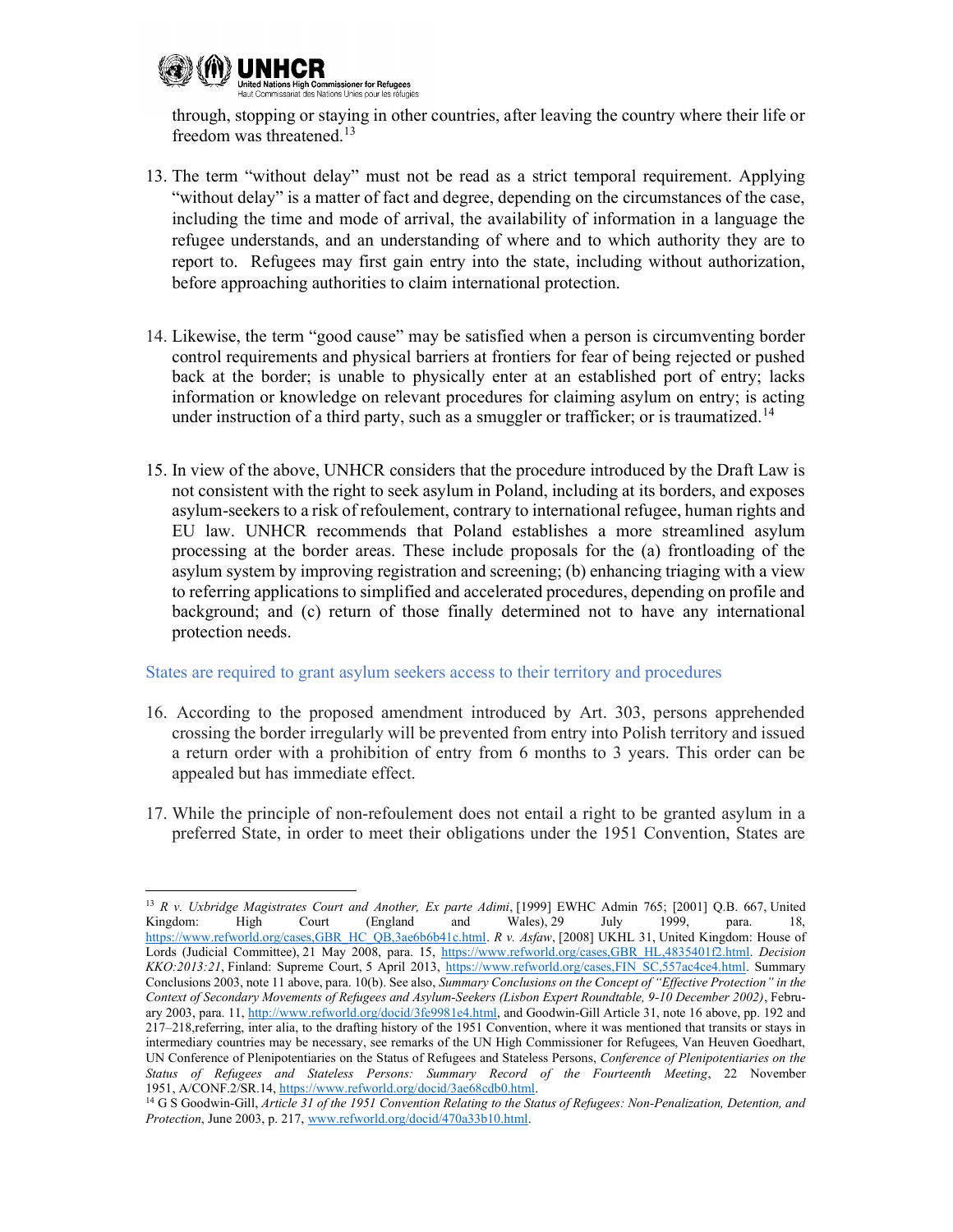

required to grant individuals seeking asylum access to their territory and to fair and efficient procedures, before taking action to effect their removal.<sup>15</sup>

- 18. UNHCR is of the view that the purpose, intent and meaning of Article 33(1) of the 1951 Convention are unambiguous and establish an obligation not to return a refugee or asylumseeker to a country where he or she would be at risk of persecution or other serious harm, which applies wherever a State exercises jurisdiction, including at the frontier, on the high seas or on the territory of another State<sup>16</sup>.
- 19. UNHCR's position is that a State which is presented with an asylum request at its borders is required to provide admission at least on a temporary basis to examine the claim, as the right to seek asylum and the non-refoulement principle would otherwise be rendered meaningless. Similarly, the European Court of Human Rights in the Grand Chamber judgment N.D. and N.T. v Spain<sup>17</sup> emphasized that " $(...)$  the effectiveness of Convention rights requires that (…) States make available genuine and effective access to means of legal entry, in particular border procedures for those who have arrived at the border.<sup>18</sup> Those means should allow all persons who face persecution to submit an application for protection (…). In the absence of appropriate arrangements, the resulting possibility for States to refuse entry to their territory is liable to render ineffective all the Convention provisions designed to protect individuals who face a genuine risk of persecution.
- 20. The Regulation (EU) 2016/399, mentioned in the proposed amendment, shall apply to any person crossing the internal or external borders of Member States, "without prejudice to the rights of refugees and persons requesting international protection, in particular as regards non-refoulement" In addition, the Regulation specifically obliges Member States to "act in full compliance with […] the Geneva Convention, obligations related to access to international protection, in particular the principle of non-refoulement, and fundamental rights."
- 21. The Court of Justice of the European Union established in its jurisprudence that the return decision must be taken following a fair and transparent procedure. More specifically, pursuant to Article 5 of the Directive 2008/115/EC, when the competent national authority is contemplating the adoption of a return decision, it must, on the one hand, observe the principle of non-refoulement and take due account of the best interests of the child, family life and the state of health of the third-country national concerned and, on the other hand, hear the person concerned on that subject (see, to that effect, judgment of 8 May 2018, K.A. and Others (Family reunification in Belgium), C-82/16, EU:C:2018:308, paragraphs 101 to 103).<sup>19</sup>

<sup>&</sup>lt;sup>15</sup> UN High Commissioner for Refugees (UNHCR), UNHCR Position on Hungarian Act LVIII of 2020 on the Transitional Rules and Epidemiological Preparedness related to the Cessation of the State of Danger, June 2020, https://www.refworld.org/docid/5ef5c0614.html

<sup>&</sup>lt;sup>16</sup> UN High Commissioner for Refugees (UNHCR), Advisory Opinion on the Extraterritorial Application of Non-Refoulement Obligations under the 1951 Convention relating to the Status of Refugees and its 1967 Protocol, 26 January 2007, available at: https://www.refworld.org/docid/45f17a1a4.html

<sup>&</sup>lt;sup>17</sup> European Court of Human Rights, Grand Chamber judgment N.D. and N.T. v. Spain, 13 February 2020, available at: http://hudoc.echr.coe.int/eng-press?i=003-6638738-8816756, paras. 209.

<sup>&</sup>lt;sup>18</sup> See also European Court of Human Rights, Shazard v. Hungary, Appl. no. 12625/17, 8 July 2021, para 62.

<sup>&</sup>lt;sup>19</sup>Discussed in detail in CJEU Case- C-808/18 - Commission v Hungary.para.250. available at: CURIA - List of results (europa.eu).